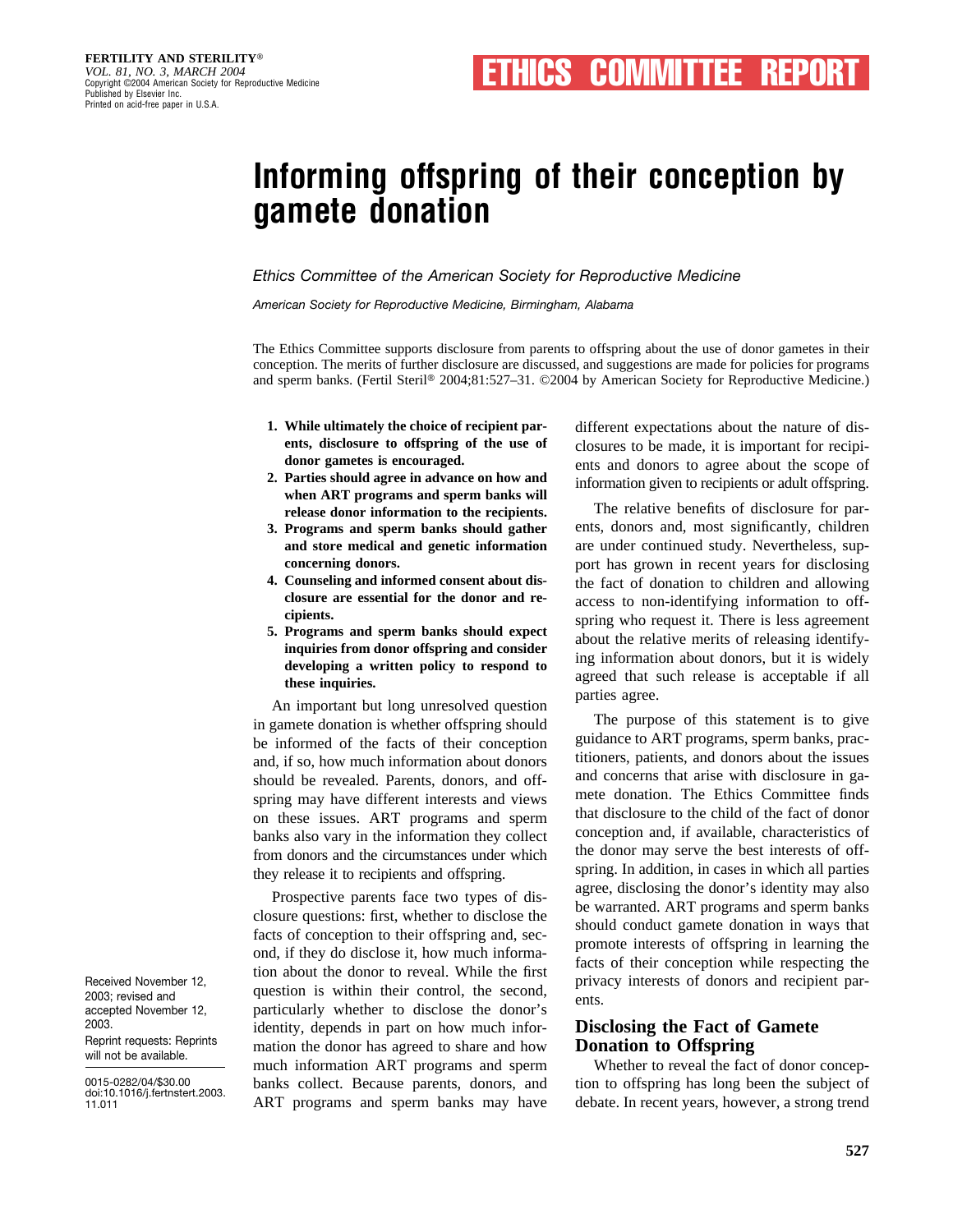in favor of disclosure to offspring has emerged. While the Ethics Committee supports this trend, it recognizes that the decision is highly personal and it is one for parents to make. Recognizing that parents have the ultimate authority, the Committee discusses considerations for and against disclosure.

## *Considerations for Disclosure*

Proponents of disclosure argue that human beings have a fundamental interest and perhaps even legal right to know their biological origins  $(1–5)$ . Some argue that not telling the child of his or her origins violates that child's autonomy (1). Proponents look to the trend in openness in adoption as an indication of changing social mores that underscore the child's interests in knowing his or her origins. Studies of adopted children also indicate that the need to know one's biological origins is central to the development of identity and that secrecy can cause confusion and low self-esteem (6, 7).

Proponents also argue that disclosure is an important part of open and honest communication with children. Among other things, disclosure helps avoid secrets in the family that can strain family relationships and create possibly life-long tension and anxieties between those who know of the conception and those who do not (4, 5, 8). These tensions may be exacerbated in the event of divorce and remarriage. Openness, on the other hand, does not appear to injure the child, as some studies have shown that children told of their conception through sperm donation are well-adjusted (9). Other studies indicate that disclosure of conception may have a positive effect on the parent/child relationship (5, 10).

In contrast to studies revealing the positive dimensions of planned disclosure, some studies speculate that the information can be disruptive if it is disclosed in adolescence or later (3, 8, 11). Other studies indicate that people who do not learn the details of their conception until they are adults may feel mistrust, frustration, and hostility toward their family (3, 11, 12). Although the timing of disclosure is still a matter for discussion, investigators are beginning to shed light on when disclosure to children is most appropriate. There appears to be an advantage in telling children earlier rather than later so they can absorb that information over time (8, 13). The timing, however, also depends on the psychological readiness of the child and the parents' belief that the children are old enough to understand their stories.

Proponents also argue that planned disclosure will protect the child from accidentally finding out about his or her origins, which would be more damaging than an intentional structured disclosure (1, 11, 13, 14). Studies indicate that many parents who have used donor sperm do not intend to tell their children even though they have disclosed the fact to others (10, 15–21). In addition, even though couples who have used donor eggs are more inclined to tell their children about their conception than those who have used donor

sperm (4, 21–23), some couples using donated eggs are nevertheless uncertain whether to tell their children, even though they have told others (23). The possibility of an accidental disclosure also rises with the growing frequency of genetic testing in contemporary medicine.

Other arguments have been given in support of disclosure. For one thing, it may benefit children by protecting their interests in knowing their genetic heritage and in securing accurate information about potential health problems. For another, it may benefit parents by enabling them to seek support from other parents in the same situation and from professionals caring for the families. In addition, some have suggested that informing children of their genetic origins will protect them against later inadvertent consanguinity (9).

A trend in favor of disclosure to offspring is even more pronounced in Europe and Australia, where the practice of facilitating, if not mandating, disclosure is not uncommon. Several countries have enacted laws (2, 24) or are considering policies to enable children to gain access to information. Switzerland's constitution recognizes a child's right to know his or her biological lineage, including identifying donor information (25). Austria; the Netherlands; Sweden; and Victoria, Australia, require identifying information to be available upon request, and New Zealand, Western Australia, and Southern Australia are considering similar laws (24, 25). The United Kingdom's Department of Health announced a planned change in the law to enable offspring conceived from donor gametes or embryos to learn the identity of their donor(s) when they turn 18 years of age (26). This will apply only to children conceived after April 2005.

### *Considerations Against Disclosure*

Those who argue against disclosure express concerns that telling the child of his or her conception by gamete donation will subject the child to social and psychological turmoil, which will be especially disruptive if the child wants to learn more about the donor but cannot (4, 27). Preliminary studies of children not informed show they are doing well developmentally and psychologically and have not been harmed by nondisclosure (14, 15, 21, 28), although the children may be too young for researchers to draw valid conclusions. In addition, nondisclosure allows parents to keep the matter of infertility private, which may be important to them for a variety of reasons. For example, they may be concerned the child will reject the non-genetic parent, or they may wish to conceal the fact of donation from disapproving family members, especially those from cultures less accepting of gamete donation (13, 29).

While proponents of disclosure look to the adoption model to support greater openness, those arguing against disclosure distinguish gamete donation from adoption (30). They argue that in gamete donation one parent is usually genetically related to the child, whereas in adoption it is usually the case that neither parent is. In gamete donation,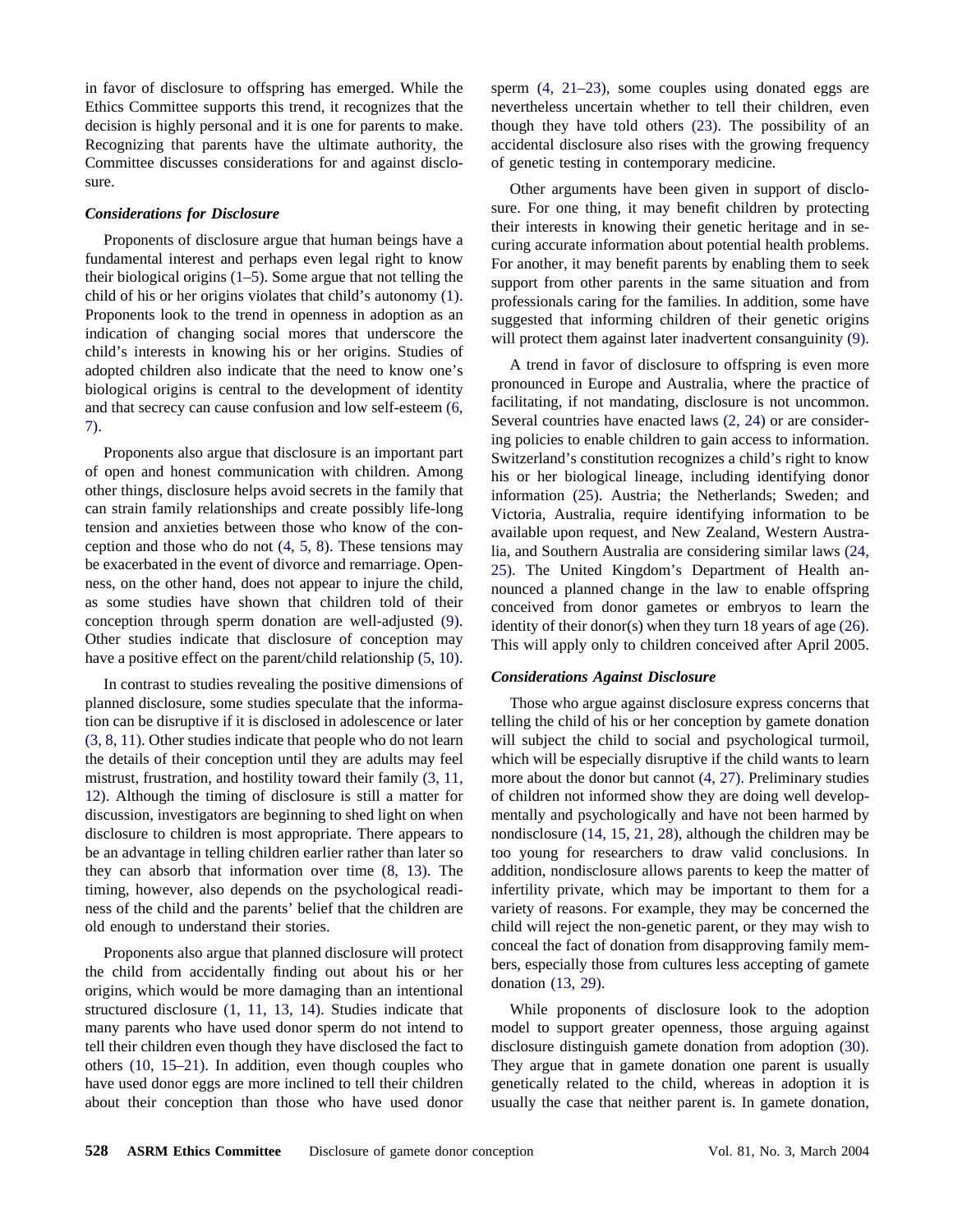the rearing mother is usually also the gestational mother, which furthers the ability of parents to keep the donation quiet, if they so choose. Thus, the goal of keeping donation private is arguably easier to achieve in gamete donation than in adoption.

## **Deciding What to Disclose to Offspring**

Couples who intend to tell their children they were conceived with the help of sperm or egg donation also face questions about how much donor information to share with their children. Whether to share non-identifying information only or also to share identifying information is influenced by the practices of programs and sperm banks as well as the parents' preferences. Programs and sperm banks are developing new ways of providing identifying information, and perspectives of professionals indicate a growing acceptance of identity disclosure, providing all parties agree.

## *Consideration of Disclosure Issues Before Conception and Later*

Programs and sperm banks differ in their policies about disclosure. Most make available detailed non-identifying information about the donor's characteristics and medical history and some may provide a photograph. A growing number of sperm banks and programs make gametes available from donors who agree to be identified now or in the future (31, 32). In some of these programs, anonymous donors sign agreements allowing the program to contact them to release information if a child requests (32). At least one sperm bank has created a registry to aid children who want to meet siblings genetically related to them through gamete donation (32). The practice of using known donors, some of whom are related, is more common in egg than sperm donation. Characteristics of some gamete donors are available on the Internet. Some donors create their own websites and state their willingness to meet the recipients and future offspring. With known donors, the recipient parents, offspring, and donor may maintain an ongoing relationship acknowledging the donation.

Although most recipients in gamete donation currently prefer donor anonymity, when choosing a donor they also typically seek extensive information about donor characteristics and medical history (23, 31). It is important for parents who plan to tell their offspring the circumstances of their conception to consider early in the ART process how much information they want to give their children so their expectations will conform with the practices of the facility they use for donated gametes. Some recipients may elect to give only minimal genetic and medical information to their offspring, others may intend to disclose detailed background information about traits and features of the donor and extended family, and still others may favor full identity disclosure if their child requests it. In open donation involving known donors, the donor's identity is known at the outset, although not all recipients using known donors intend to tell the facts

of conception to their offspring. Consideration of disclosure options is important even for prospective parents who do not intend to tell their offspring about gamete donation because the parents may change their plans in the years to come.

Those who advocate access to a fairly full range of information about the donor point out that this gives parents and children important options and that the mere presence of these options, whether utilized or not, is a source of security for the child. Proponents also argue that access to information facilitates the disclosure process because available information may satisfy the child's desire to learn about the donor. They argue that more extensive disclosure will not reduce the number of donors as long as donors are asked at donation or later whether they agree to release the information to parents or children (33). Some donors have expressed a willingness to share information or meet the child once the child reaches a certain age (34). The important thing is to notify donors before donation about potential disclosure to offspring and any risk this poses to their privacy.

Recipients and donors need to have shared expectations about the release of information. It is advisable for ART programs and sperm banks to store non-identifying information in the event recipients later want more information released and to store identifying information in case all parties later agree to some form of identifying disclosure. While donor privacy must be protected, the donor should be advised that privacy cannot absolutely be guaranteed due to the possibility of new laws or the need to open medical records.

It is also advisable for programs and sperm banks to consider developing policies now to prepare for the possibility that offspring will contact them in the future to seek information about their conception and donor. Programs may consider sharing with inquiring offspring who have reached l8 years of age the information that would be available to the recipient parents, such as details about the gamete donation process and non-identifying information on file about the donor. Programs may also consider more active responses, such as contacting a donor to see if he or she is willing to share more information, to provide a photograph, to participate in mediated contact without disclosing his or her identity, or to share identifying information. If the inquiring offspring is not yet a legal adult, it is appropriate for the program or sperm bank to seek consent for discussion with the child from recipient parents.

### *Perspectives of Professionals*

Professional associations increasingly recognize the need to maintain records and release information under certain circumstances. For example, the ASRM's 2002 Guidelines for Gamete and Embryo Donation require clinics to maintain permanent records of donor screening and selection data, donor examinations, and clinical outcomes as a future medical source for offspring (35). The American Medical Association calls for maintaining permanent records with identi-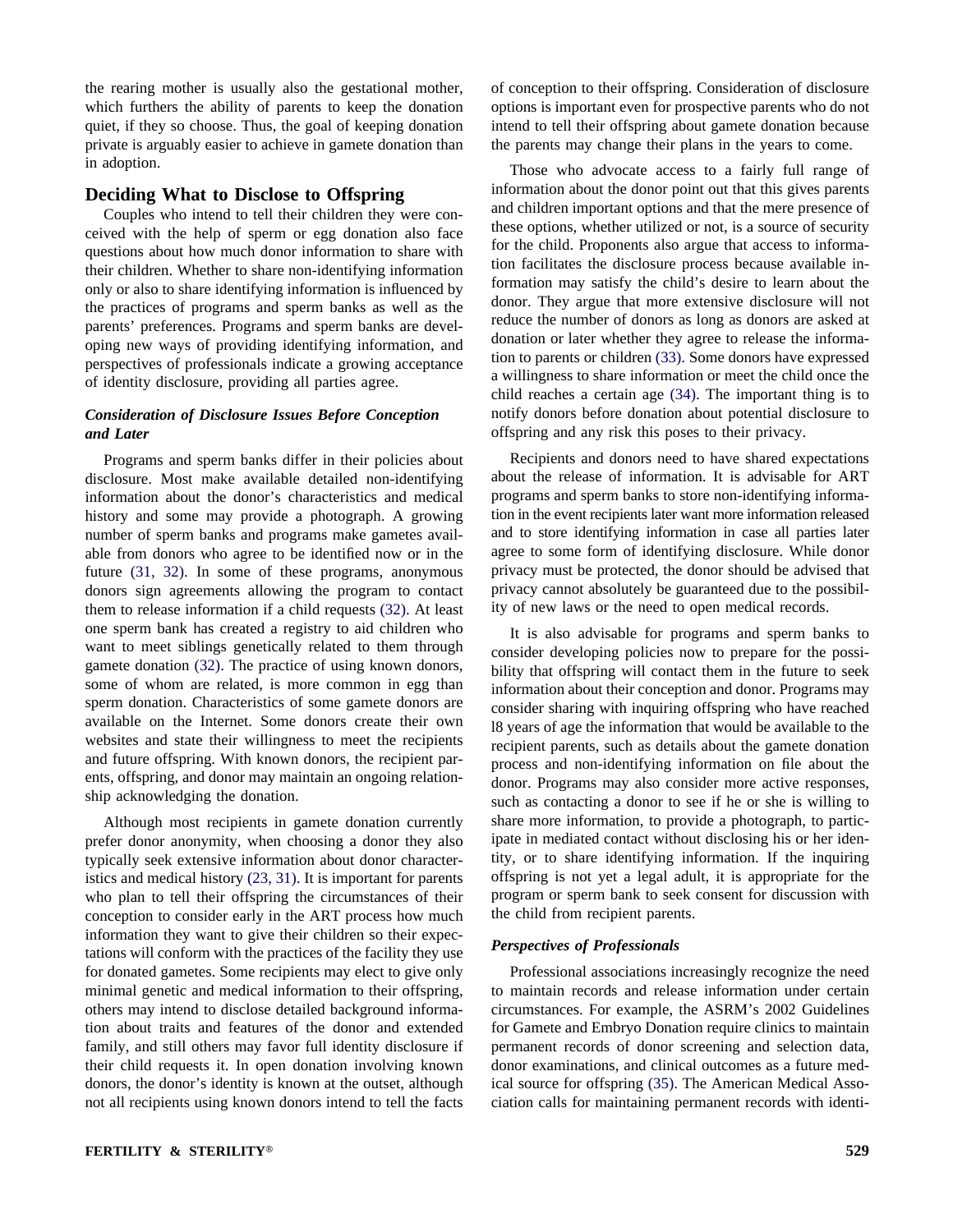fying and non-identifying health and genetic screening information on sperm donors (36). The American Association of Tissue Banks has published data collection and record keeping standards for sperm banks (37). In addition, a number of legal scholars recommend collection of medical and genetic histories of gamete donors and disclosure to offspring (38, 39).

There are also signs of a growing acceptance among medical professionals of identity disclosure to children. For example, in 1993 the ASRM guidelines on gamete donation encouraged anonymous sperm donation but by 2002 indicated an acceptance of directed, known donation if all parties agree (35, 40). The ASRM guidelines also regard known oocyte donation as acceptable (35, 40, 41).

## *Parallels to Adoption*

A growing acceptance of identity disclosure in gamete donation may stem from a trend toward openness in adoption. Professionals involved in adoption at one time advocated sealed records. This was thought, among other things, to protect children from the stigma of illegitimacy, prevent a relationship between the birth parents and offspring, and protect the adoptive parents from later disruption. Professionals have, however, increasingly shifted toward favoring disclosure. Studies have shown the importance of knowing one's biological origins, and the option of identity disclosure for adopted children has proven to be less disruptive than feared. For example, one study from the United Kingdom revealed that children sought information more to satisfy their curiosity about who shared their looks and mannerisms than to establish an extended relationship (42).

The trend to openness in adoption has been reflected in state laws in the U.S. Several states have enacted laws allowing adopted children to learn the identity of their birth parents even without the consent of the birth parents (43); however, in some states the birth parents may file a form refusing contact (44, 45). Some states require disclosure of the medical and genetic histories of biological parents during the adoption process (46) and some have created registries or set up a procedure for intermediaries to facilitate contact between adopted children and their genetic parents (43, 47). Other states release non-identifying information to children upon request, and they will open sealed adoption records for legally justifiable reasons.

## **Summary**

It is the recipient parents' choice whether to disclose the fact of donor gamete conception to their offspring. Clinicians, mental health professionals, academics, and children themselves have in recent years called for more openness in donor conception in order to protect the interests of offspring (11, 13, 29, 48, 49). Because of persons' fundamental interest in knowing their genetic heritage and the importance of their ability to make informed health care decisions in the future, the Ethics Committee supports disclosure about the

fact of donation to children. It also supports the gathering and storage of medical and genetic information that can be provided to offspring if they ask. It recognizes, however, that disclosure is a personal matter to be decided by the participants, and the decisions will vary in particular situations. The Committee encourages ART programs and sperm banks to consider developing flexible policies to accommodate the varying disclosure preferences of both donors and recipients. To facilitate sound disclosure policies in gamete donation, it is the Committee's opinion that:

- 1. ART programs and sperm banks should discuss the issues of disclosure to offspring with both gamete donors (egg and sperm) and recipients prior to attempting pregnancy.
- 2. All prospective recipients and donors should receive counseling with a qualified mental health professional about the psychological implications of donation and disclosure for the recipients, donors, and children.
- 3. All gamete donors should undergo a complete medical history, physical examination, family genetic history, and laboratory screen, following ASRM guidelines.
- 4. The donor's medical and genetic information should be retained in a secure location by the program or sperm bank.
- 5. Gamete donors should be encouraged to inform the program or sperm bank of major health changes or of information that might have genetic implications for offspring.
- 6. The level of desired disclosure (anonymous, known or identified, identifiable later) should be clearly addressed in counseling and consent forms for both donors and recipients.
- 7. Non-identifying medical and genetic information regarding the gamete donor should be provided to recipients when they are in the process of choosing a donor and consenting to gamete donation.
- 8. Programs and sperm banks should consider how to accommodate the different disclosure options preferred by donors and recipients.
- 9. Programs and sperm banks should consider how to preserve medical records if the programs close or physicians retire.
- 10. The following should apply after successful anonymous donation:
	- a. Programs or sperm banks should honor the original agreements with donor and recipients unless the donor and recipients agree to disclose more (or less) than originally agreed upon or the donor and adult child agree to additional disclosure.
	- b. Donors and recipients need to be aware that the program or sperm bank could be compelled to disclose or protect the identity of the donor by court order or future legislation.
	- c. Programs or sperm banks should expect to receive inquiries regarding donor medical and genetic information, donor identity, and/or other aspects of the donation process from the offspring; the practice should consider developing a written policy to respond to these inquiries.

*Acknowledgments:* This report was developed by the Ethics Committee of the American Society for Reproductive Medicine as a service to its mem-